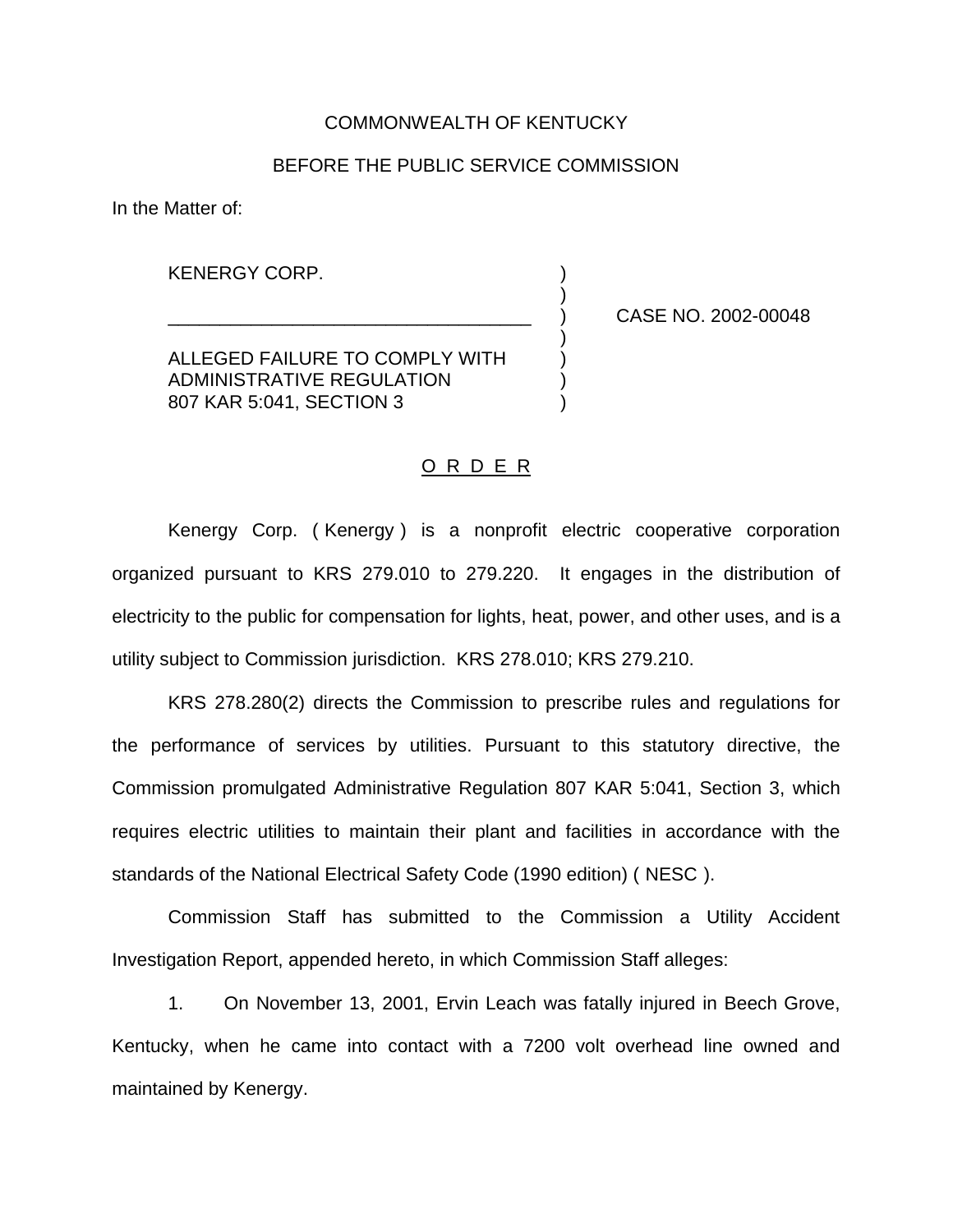2. At the time of the accident, Mr. Leach was an employee of Black s Construction Company.

3. At the time of the accident, Mr. Leach and another employee of Black s Construction Company were in the process of roofing a breezeway at the Beech Grove Christian Church.

4. NESC 234C1a provides specific clearance standards that must be maintained for wires, conductors, cables and rigid line parts from buildings.

5. At the time of the accident, the overhead line Mr. Leach came into contact with failed to meet the minimum vertical clearance standards established by NESC 234C1a.

Based on its review of the Utility Accident Investigation Report and being otherwise sufficiently advised, the Commission finds that prima facie evidence exists that Kenergy has failed to comply with Administrative Regulation 807 KAR 5:041, Section 3.

The Commission, on its own motion, HEREBY ORDERS that:

1. Kenergy shall appear before the Commission on July 12, 2002, at 9:00 a.m., Eastern Daylight Time, in Hearing Room 1 of the Commission s offices at 211 Sower Boulevard, Frankfort, Kentucky, for the purpose of presenting evidence concerning the alleged violation of Administrative Regulations 807 KAR 5:041, Section 3, and of showing cause why it should not be subject to the penalties prescribed in KRS 278.990(1) for this alleged violation.

-2-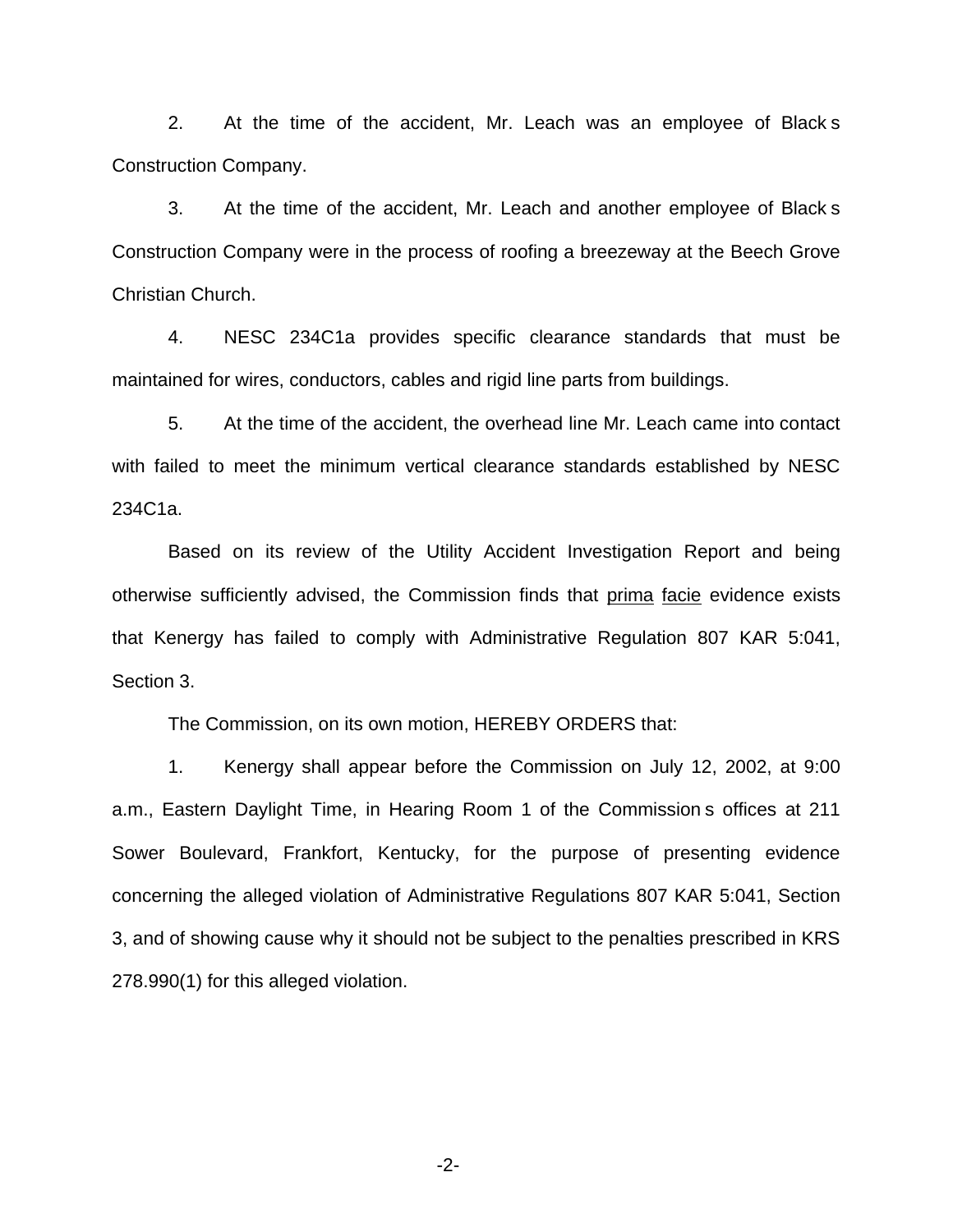2. Kenergy shall submit to the Commission, within 20 days of the date of this Order, a written response to the allegations contained in the Utility Accident Investigation Report.

3. The Utility Accident Investigation Report, a copy of which is appended hereto, is made part of the record of this proceeding.

4. Any motion requesting an informal conference with Commission Staff to consider any matter which would aid in the handling or disposition of this proceeding shall be filed with the Commission no later than 20 days from the date of this Order.

Done at Frankfort, Kentucky, this 3<sup>rd</sup> day of May, 2002.

By the Commission

ATTEST:

**Executive Director**